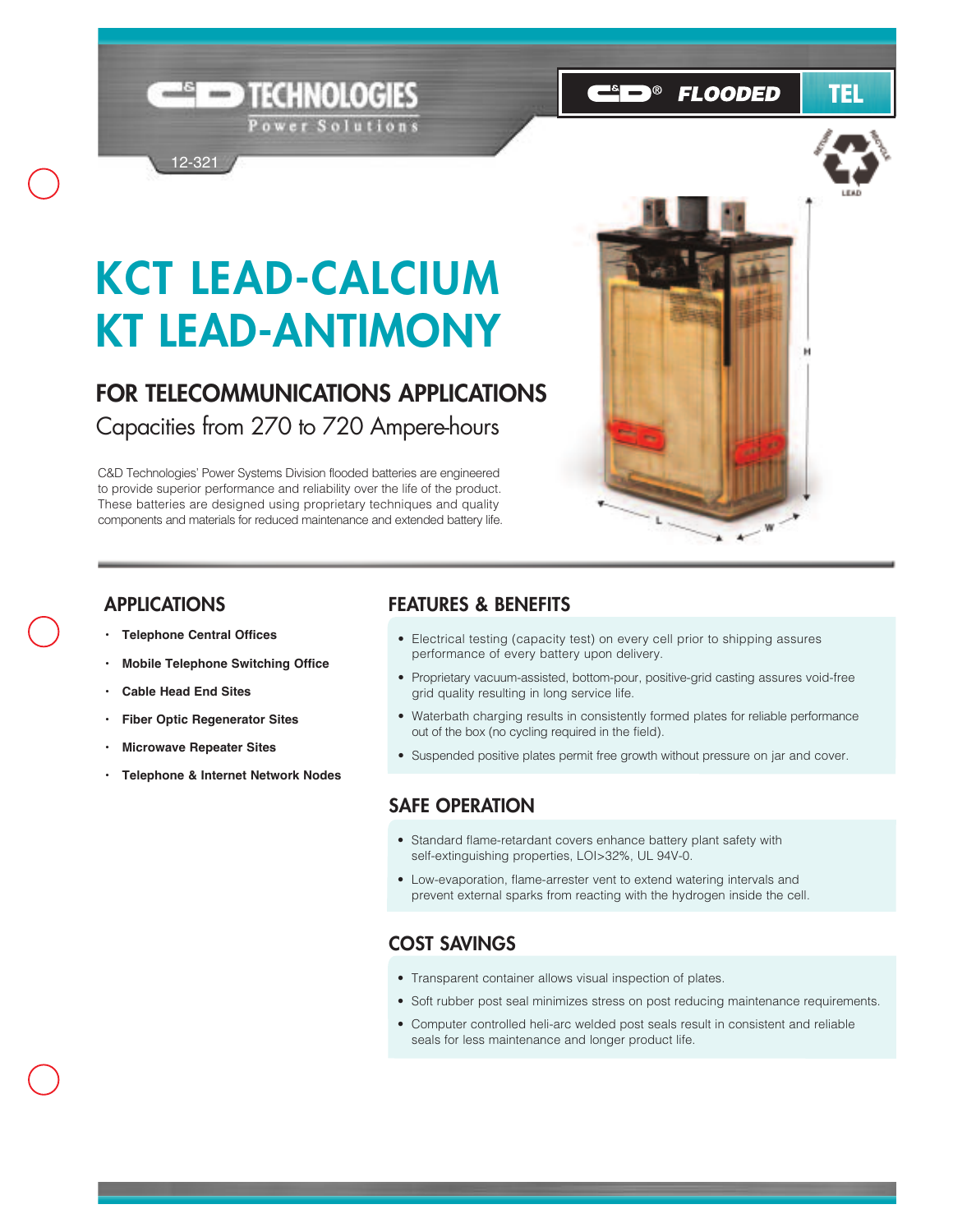**C**ip® Flooded

TEL

### **SPECIFICATIONS**

| <b>Plates</b>                     | Height                                                                      | Width            | <b>Thickness</b>   |  |  |  |  |  |
|-----------------------------------|-----------------------------------------------------------------------------|------------------|--------------------|--|--|--|--|--|
| <b>Positive</b>                   | 11.38 in (289 mm)                                                           | 8.75 in (222 mm) | 0.312 in (7.90 mm) |  |  |  |  |  |
| <b>Negative</b>                   | 11.38 in (289 mm)                                                           | 8.75 in (222 mm) | 0.210 in (5.30 mm) |  |  |  |  |  |
| <b>Outside Negative</b>           | 11.38 in (289 mm)                                                           | 8.75 in (222 mm) | 0.120 in (3.10 mm) |  |  |  |  |  |
| Electrolyte height above plates   | 2.06 in (52 mm)                                                             |                  |                    |  |  |  |  |  |
| <b>Sediment space</b>             | 0.75 in (19 mm)                                                             |                  |                    |  |  |  |  |  |
| Electrolyte @ 77°F (25°C)         | Sulfuric acid, 1.215 specific gravity nominal                               |                  |                    |  |  |  |  |  |
| <b>Recommended Float voltages</b> | 2.19 - 2.20 volts per cell (calcium); 2.15-2.18 volts per cell (antimony)   |                  |                    |  |  |  |  |  |
| Container*                        | Thermoplastic, transparent, (SAN)                                           |                  |                    |  |  |  |  |  |
| Cover                             | High-impact, flame-retardant thermoplastic (PVC), with tonque-and-groove    |                  |                    |  |  |  |  |  |
|                                   | seal. Flammability ratings: UL 94-V0; LOT>32; ASTM D-635 self-extinguishing |                  |                    |  |  |  |  |  |
| Separator                         | Microporous with fibrous glass mat                                          |                  |                    |  |  |  |  |  |
| <b>Safety Vent Systems</b>        | Flame-arrester type                                                         |                  |                    |  |  |  |  |  |
| <b>Terminals</b>                  | Two, 1-in (25 mm) square posts with 2 cross-bolt holes.                     |                  |                    |  |  |  |  |  |
| <b>Withdraw tubes</b>             | Two per cell.                                                               |                  |                    |  |  |  |  |  |
| * Optional container              | Transparent, flame-retardant polycarbonate. Flammability ratings: UL 94-HB; |                  |                    |  |  |  |  |  |
|                                   | PVC available for KCT-540 only                                              |                  |                    |  |  |  |  |  |

| <b>Model of Battery</b> |               | <b>Cells</b> | <b>Plates</b> |           | <b>Overall Dimensions</b> |             |            | Approx. wt. - lbs (kgs) | Electrolyte | <b>CPR</b> code |
|-------------------------|---------------|--------------|---------------|-----------|---------------------------|-------------|------------|-------------------------|-------------|-----------------|
| Calcium                 | Antimony      | per          | per cell      |           | W                         |             | <b>Net</b> | Dom.                    | per cell    | number          |
|                         |               | unit         |               | in (mm)   | in $(mm)$                 | in $(mm)$   | filled     | Packed                  | lbs (kgs)   | (KCT only)      |
| <b>KCT-270</b>          | KT-270        |              |               | 3.62(92)  |                           |             | 57 (25.9)  | 74 (33.6)               | 15(6.8)     | 162231          |
| <b>KCT-360</b>          | KT-360        |              | 9             | 4.62(117) |                           |             | 77 (34.9)  | 95(43.1)                | 20(9.1)     | 569638          |
| <b>KCT-450</b>          | <b>KT-450</b> |              |               | 5.59(142) | 10.44(265)                | 18.25 (464) | 94 (42.6)  | 109 (49.5)              | 25(11.3)    | 169272          |
| <b>KCT-540</b>          | KT-540        |              | 13            | 6.59(167) |                           |             | 111(50.3)  | 131 (59.4)              | 29(13.2)    | 169273          |
| <b>KCT-660</b>          | KT-660        |              | 15            | 8.53(217) |                           |             | 136 (61.7) | 158 (71.7)              | 40(18.1)    | 063783          |
| <b>KCT-720</b>          | <b>KT-720</b> |              | 17            | 8.53(217) |                           |             | 143 (64.9) | 165 (74.8)              | 38 (17.2)   | 269106          |

Note: Electrolyte weighs approximately 10 lbs per gallon (1.215 kgs per liter).

For information on battery racks, please refer to brochure 12-560.

#### **WHAT DOES THE C&D POWERCOM BATTERY SELECTION APPLICATION DO?**

The C&D Powercom Battery Selection Application allows users to quickly calculate many values essential for the proper selection of standby battery product via an online application. This allows users to access all the information they need to size and select the proper battery without having to download and install software.

Sign up @ www.cdstandbypower.net

#### **This includes the ability to:**

- Select batteries based on complex step loads and generate IEEE-485 Sizing Work Sheets.
- Select batteries based on constant current loads.
- Select batteries based on constant power loads.
- View and customize rating tables.
- Do battery run time analysis.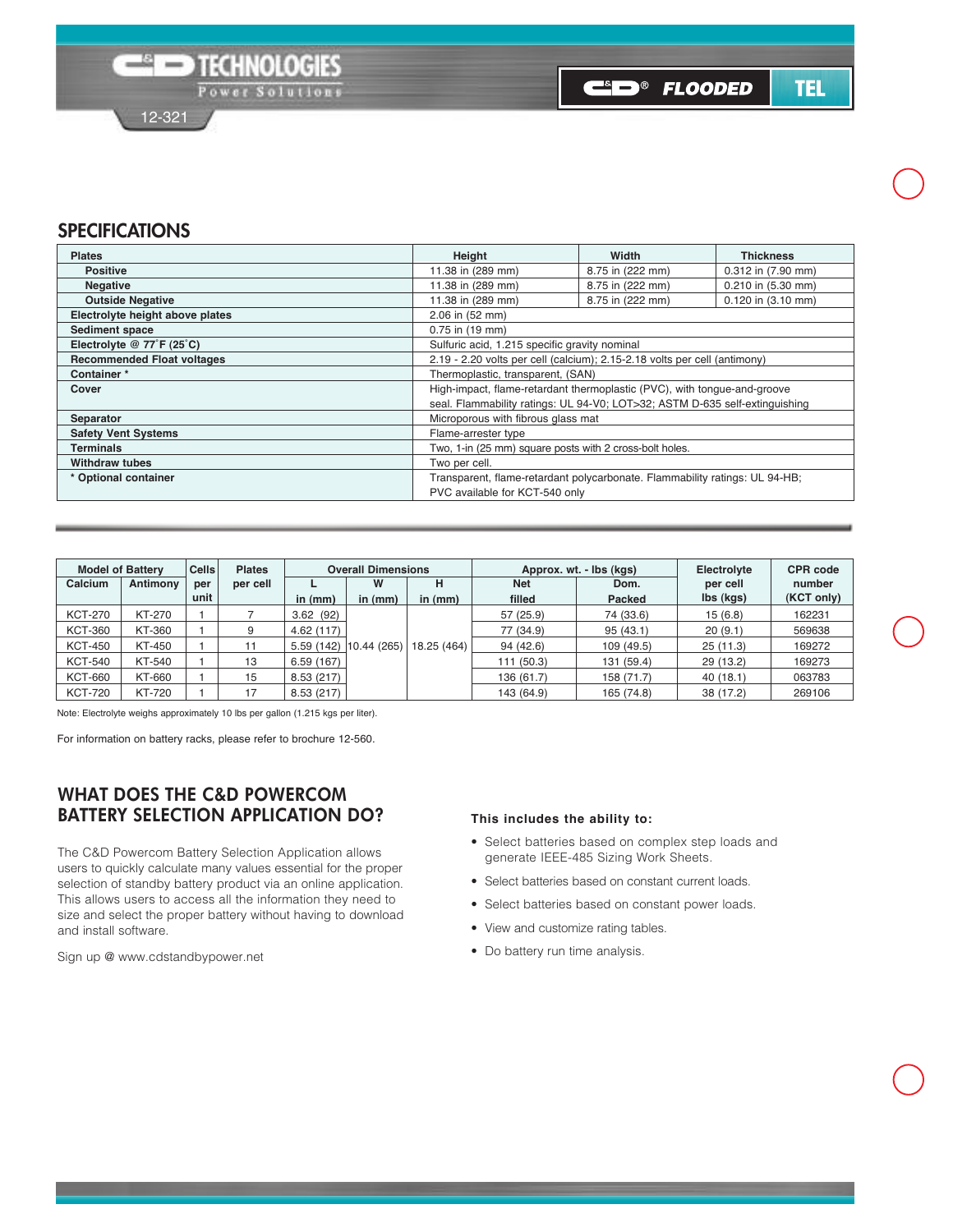C&D® FLOODED

**TEL** 



#### **RATINGS TABLE: AMPERES**

|                |                   | Nominal Rates @ 77°F (25°C) and 1.215 Specific Gravity (includes connector voltage drop) |                 |                 |      |      |                 |      |      |       |       |
|----------------|-------------------|------------------------------------------------------------------------------------------|-----------------|-----------------|------|------|-----------------|------|------|-------|-------|
| <b>FV/Cell</b> | <b>Model</b>      | 8 hr-AH                                                                                  | 1 <sub>hr</sub> | 2 <sub>hr</sub> | 3 hr | 4 hr | 5 <sub>hr</sub> | 6 hr | 8 hr | 10 hr | 24 hr |
|                | <b>KCT/KT-270</b> | 270                                                                                      | 121             | 83              | 66   | 55   | 48              | 42   | 34   | 29    | 14    |
| 1.75           | <b>KCT/KT-360</b> | 360                                                                                      | 161             | 111             | 88   | 73   | 63              | 56   | 45   | 39    | 19    |
|                | <b>KCT/KT-450</b> | 450                                                                                      | 201             | 139             | 110  | 92   | 79              | 70   | 57   | 48    | 24    |
|                | <b>KCT/KT-540</b> | 540                                                                                      | 241             | 167             | 132  | 110  | 95              | 84   | 68   | 58    | 28    |
|                | <b>KCT/KT-660</b> | 660                                                                                      | 283             | 199             | 158  | 133  | 116             | 102  | 83   | 71    | 35    |
|                | <b>KCT/KT-720</b> | 720                                                                                      | 321             | 222             | 175  | 147  | 127             | 112  | 90   | 77    | 38    |
|                | <b>KCT/KT-270</b> | 264                                                                                      | 112             | 79              | 62   | 52   | 45              | 40   | 33   | 28    | 14    |
|                | <b>KCT/KT-360</b> | 344                                                                                      | 149             | 105             | 83   | 70   | 60              | 53   | 43   | 37    | 18    |
| 1.80           | <b>KCT/KT-450</b> | 432                                                                                      | 187             | 132             | 104  | 87   | 75              | 67   | 54   | 46    | 23    |
|                | <b>KCT/KT-540</b> | 520                                                                                      | 224             | 158             | 125  | 104  | 90              | 80   | 65   | 55    | 27    |
|                | <b>KCT/KT-660</b> | 640                                                                                      | 263             | 189             | 150  | 127  | 110             | 97   | 80   | 68    | 34    |
|                | <b>KCT/KT-720</b> | 696                                                                                      | 299             | 211             | 166  | 139  | 120             | 106  | 87   | 74    | 36    |
|                | <b>KCT/KT-270</b> | 248                                                                                      | 96              | 71              | 57   | 48   | 42              | 37   | 31   | 26    | 13    |
|                | <b>KCT/KT-360</b> | 328                                                                                      | 128             | 94              | 76   | 64   | 56              | 49   | 41   | 35    | 18    |
| 1.84           | <b>KCT/KT-450</b> | 408                                                                                      | 160             | 118             | 95   | 80   | 69              | 62   | 51   | 43    | 22    |
|                | <b>KCT/KT-540</b> | 488                                                                                      | 193             | 142             | 113  | 96   | 83              | 74   | 61   | 52    | 26    |
|                | <b>KCT/KT-660</b> | 600                                                                                      | 226             | 169             | 137  | 116  | 102             | 90   | 75   | 64    | 32    |
|                | <b>KCT/KT-720</b> | 648                                                                                      | 257             | 189             | 151  | 128  | 111             | 99   | 81   | 69    | 35    |
|                | <b>KCT/KT-270</b> | 232                                                                                      | 87              | 66              | 53   | 45   | 40              | 35   | 29   | 25    | 13    |
| 1.86           | <b>KCT/KT-360</b> | 312                                                                                      | 116             | 88              | 71   | 60   | 53              | 47   | 39   | 33    | 17    |
|                | <b>KCT/KT-450</b> | 384                                                                                      | 144             | 110             | 89   | 75   | 66              | 59   | 48   | 41    | 21    |
|                | <b>KCT/KT-540</b> | 464                                                                                      | 173             | 132             | 107  | 91   | 79              | 70   | 58   | 50    | 25    |
|                | <b>KCT/KT-660</b> | 568                                                                                      | 203             | 157             | 129  | 110  | 96              | 86   | 71   | 61    | 31    |
|                | <b>KCT/KT-720</b> | 616                                                                                      | 231             | 175             | 142  | 121  | 105             | 94   | 77   | 66    | 34    |
| 1.88           | <b>KCT/KT-270</b> | 216                                                                                      | 75              | 59              | 49   | 42   | 37              | 33   | 27   | 23    | 12    |
|                | <b>KCT/KT-360</b> | 296                                                                                      | 100             | 79              | 66   | 56   | 49              | 44   | 37   | 31    | 16    |
|                | <b>KCT/KT-450</b> | 368                                                                                      | 125             | 99              | 82   | 70   | 62              | 55   | 46   | 39    | 20    |
|                | <b>KCT/KT-540</b> | 440                                                                                      | 149             | 119             | 98   | 84   | 74              | 66   | 55   | 47    | 24    |
|                | <b>KCT/KT-660</b> | 536                                                                                      | 175             | 142             | 119  | 103  | 90              | 81   | 67   | 57    | 29    |
|                | <b>KCT/KT-720</b> | 584                                                                                      | 199             | 158             | 131  | 112  | 99              | 88   | 73   | 63    | 32    |
|                | <b>KCT/KT-270</b> | 208                                                                                      | 63              | 53              | 45   | 39   | 35              | 31   | 26   | 22    | 11    |
|                | <b>KCT/KT-360</b> | 272                                                                                      | 84              | 70              | 60   | 52   | 46              | 41   | 34   | 29    | 15    |
| 1.90           | <b>KCT/KT-450</b> | 344                                                                                      | 105             | 88              | 75   | 65   | 58              | 52   | 43   | 37    | 19    |
|                | <b>KCT/KT-540</b> | 408                                                                                      | 126             | 105             | 90   | 78   | 69              | 62   | 51   | 44    | 22    |
|                | <b>KCT/KT-660</b> | 504                                                                                      | 147             | 125             | 108  | 95   | 85              | 76   | 63   | 53    | 26    |
|                | <b>KCT/KT-720</b> | 552                                                                                      | 167             | 141             | 120  | 104  | 92              | 83   | 69   | 59    | 30    |
|                | <b>KCT-270</b>    | 177                                                                                      | 49              | 42              | 37   | 32   | 29              | 26   | 22   | 19    | 10    |
|                | <b>KCT-360</b>    | 235                                                                                      | 65              | 56              | 49   | 43   | 39              | 35   | 29   | 26    | 13    |
| 1.92           | <b>KCT-450</b>    | 294                                                                                      | 82              | 70              | 61   | 54   | 48              | 44   | 37   | 32    | 17    |
|                | <b>KCT-540</b>    | 354                                                                                      | 98              | 84              | 74   | 65   | 58              | 53   | 44   | 38    | 20    |
|                | <b>KCT-660</b>    | 432                                                                                      | 115             | 100             | 88   | 79   | $71$            | 64   | 54   | 47    | 24    |
|                | <b>KCT-720</b>    | 471                                                                                      | 131             | 113             | 98   | 87   | 77              | 70   | 59   | 51    | 27    |

Additonal ratings and application information are available in the Battery Selection Program @ www.cdstandbypower.net